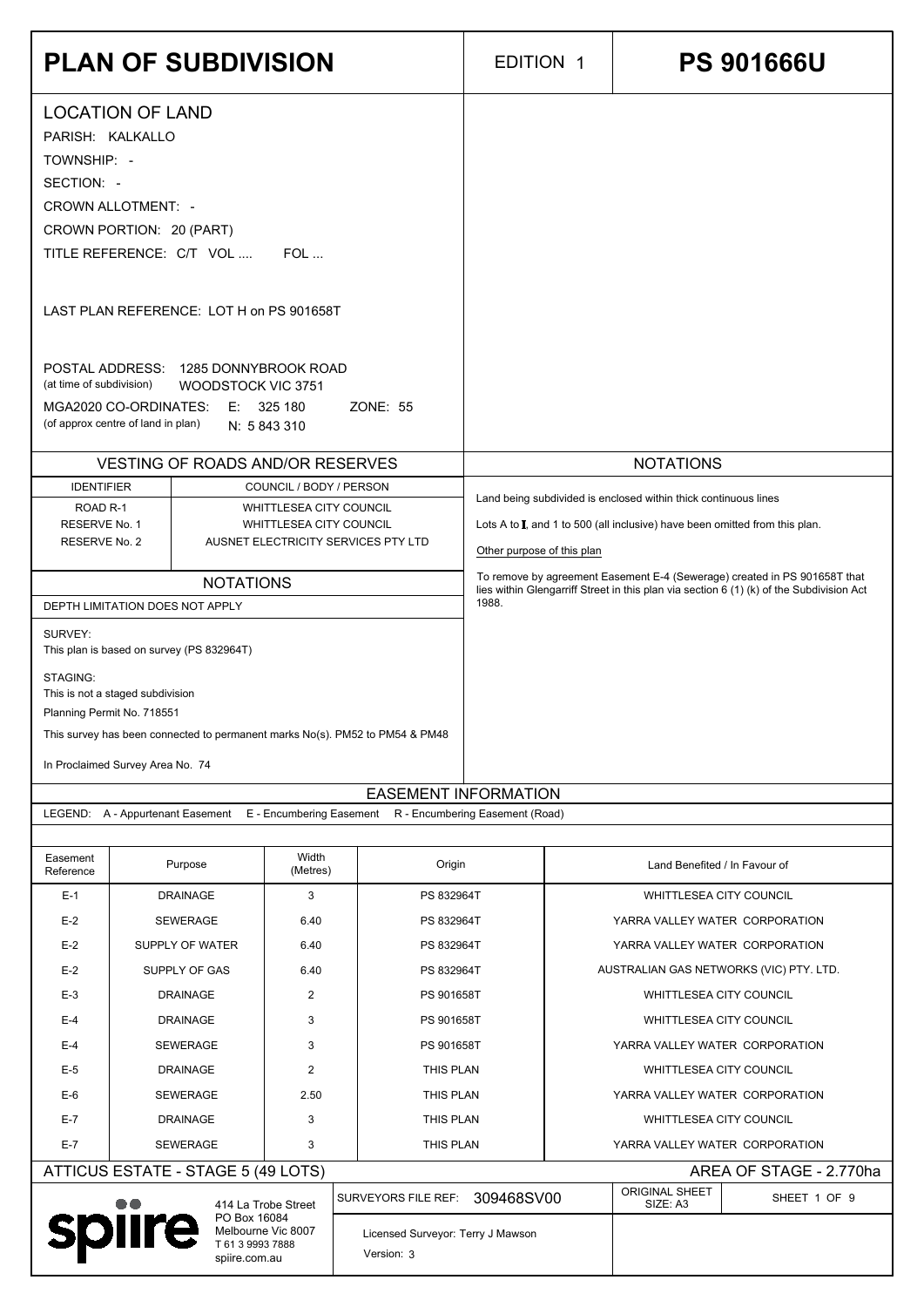

| SURVEYOR'S FILE REF: 309468SV00                                                                                 | <b>SCALE</b><br>160<br>120<br>80<br>40<br>40<br>ليستلبسنا<br>1:4000<br>LENGTHS ARE IN METRES | <b>ORIGINAL SHEET</b><br>SHEET <sub>2</sub><br>SIZE: A3 |
|-----------------------------------------------------------------------------------------------------------------|----------------------------------------------------------------------------------------------|---------------------------------------------------------|
| 414 La Trobe Street<br>PO Box 16084<br><b>Splire</b><br>Melbourne Vic 8007<br>T 61 3 9993 7888<br>spiire.com.au | Licensed Surveyor: Terry J Mawson<br>Version: 3                                              |                                                         |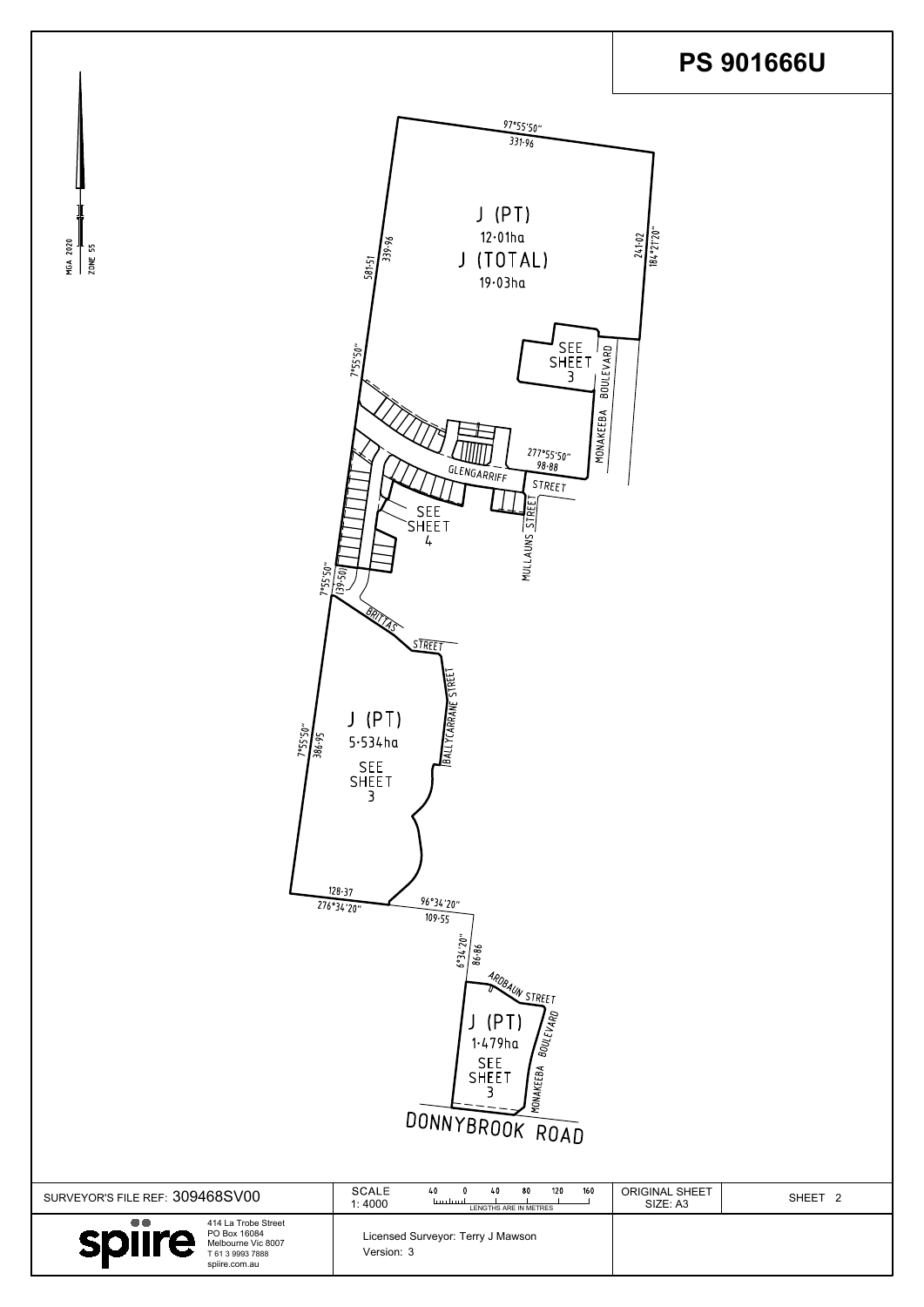| ARDBAUN<br>96°34'                                                                                                            | <b>R25</b><br>$A11.53$<br>$C11.43$<br>$109°47'$<br>STAFET<br>122°59'50'<br>' <sup>19</sup> °49'<br><b>ENLARGEMENT</b><br><b>SCALE 1:750</b> | R239.<br>igi<br>ᢦ<br>$\boldsymbol{\omega}$<br>ш<br>ш<br>$\overline{\mathcal{S}}$<br>$\mathfrak{s}_7$<br>$\approx$<br>န့်<br>⋖<br>$E-2$<br>NOW<br>$276$ <sup>2</sup> $34$ <sup>7</sup> $20$ <sup>77</sup> +<br>$\overline{81} \cdot \overline{10}$<br>DONNYBROOK<br>ROAD<br>∿ |
|------------------------------------------------------------------------------------------------------------------------------|---------------------------------------------------------------------------------------------------------------------------------------------|------------------------------------------------------------------------------------------------------------------------------------------------------------------------------------------------------------------------------------------------------------------------------|
| SURVEYOR'S FILE REF: 309468SV00                                                                                              | <b>SCALE</b><br>15<br>30<br>45<br>60<br>15<br>tuurtuu<br>1:1500<br>LENGTHS ARE IN METRES                                                    | <b>ORIGINAL SHEET</b><br>SHEET 3<br>SIZE: A3                                                                                                                                                                                                                                 |
| $\bullet\bullet$<br>414 La Trobe Street<br>PO Box 16084<br>spiire<br>Melbourne Vic 8007<br>T 61 3 9993 7888<br>spiire.com.au | Licensed Surveyor: Terry J Mawson<br>Version: 3                                                                                             |                                                                                                                                                                                                                                                                              |

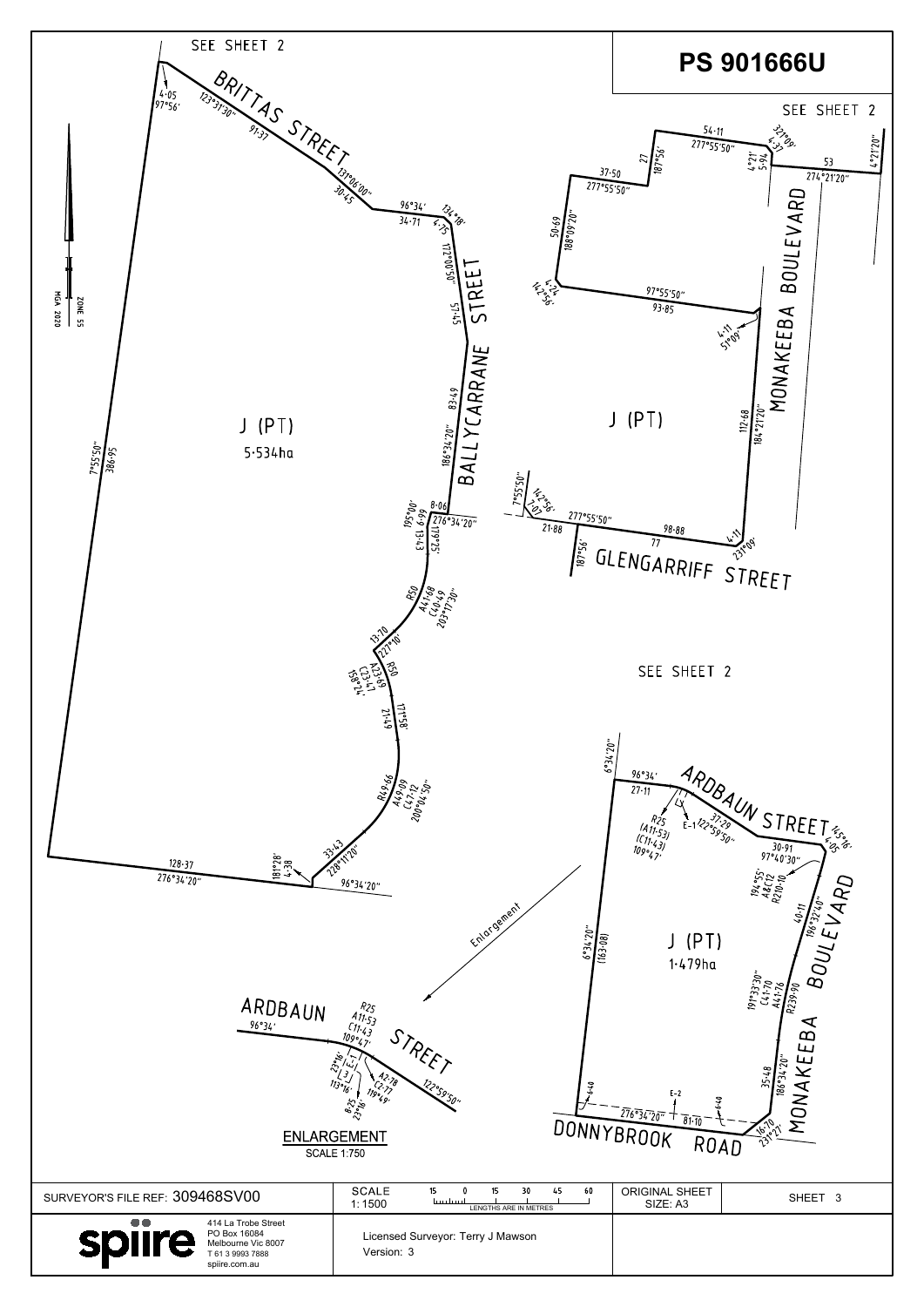| 515<br>$\sqrt{55.50}$<br>517<br>187<br>516<br>$\frac{28}{277°56}$<br>277°55'50"<br>(44)<br>$\frac{0.47}{187°56'}$<br><b>BALLICAN</b><br>SEE SHEET 2 |                                                                                                                       |                            |         |
|-----------------------------------------------------------------------------------------------------------------------------------------------------|-----------------------------------------------------------------------------------------------------------------------|----------------------------|---------|
| SURVEYOR'S FILE REF: 309468SV00                                                                                                                     | <b>SCALE</b><br>10 <sup>°</sup><br>10<br>20<br>30<br>40<br>$\Omega$<br>انتبيانيتنا<br>1:1000<br>LENGTHS ARE IN METRES | ORIGINAL SHEET<br>SIZE: A3 | SHEET 4 |
| $\bullet\bullet$<br>414 La Trobe Street<br>PO Box 16084<br>spiire<br>Melbourne Vic 8007<br>T 61 3 9993 7888<br>spiire.com.au                        | Licensed Surveyor: Terry J Mawson<br>Version: 3                                                                       |                            |         |

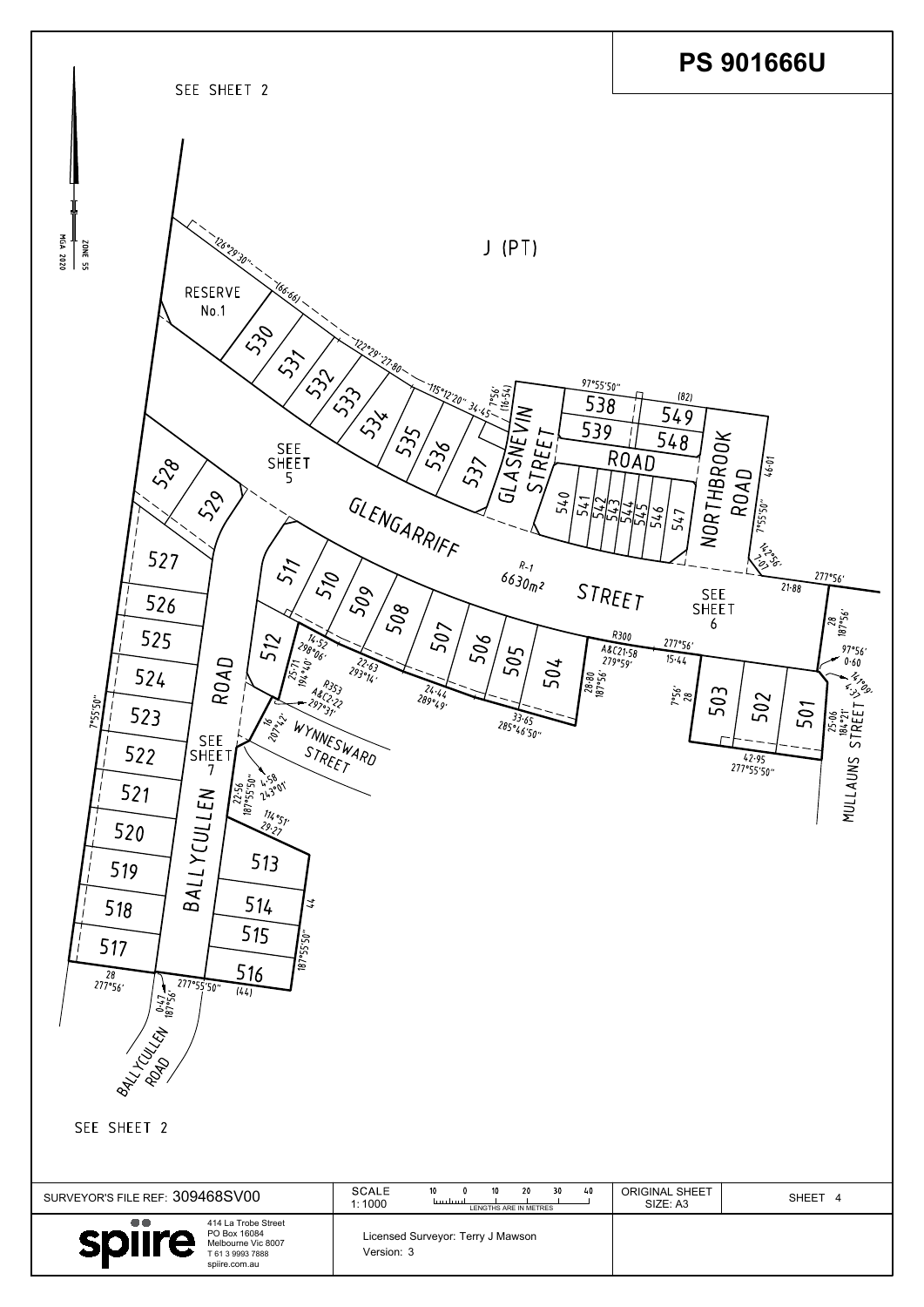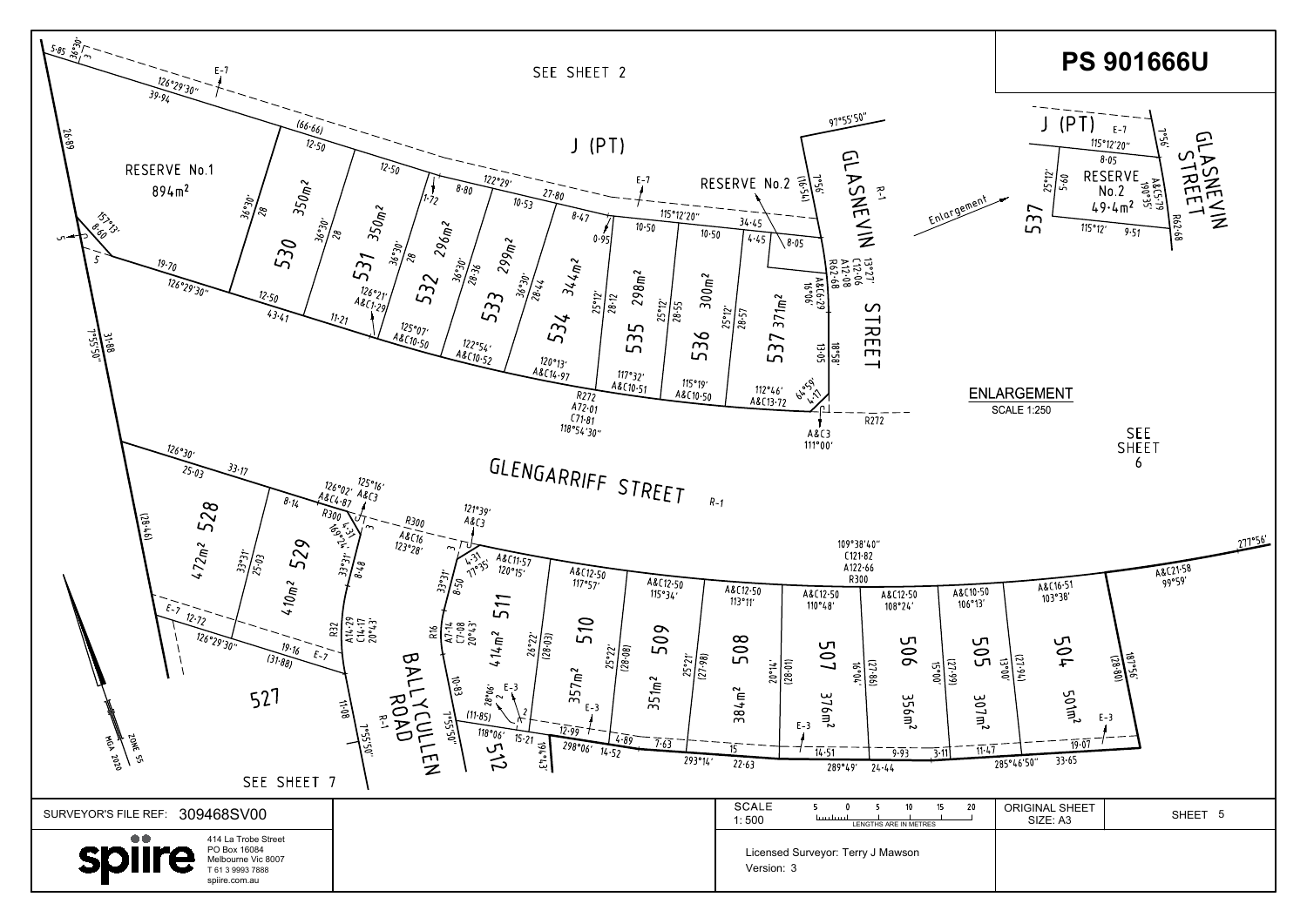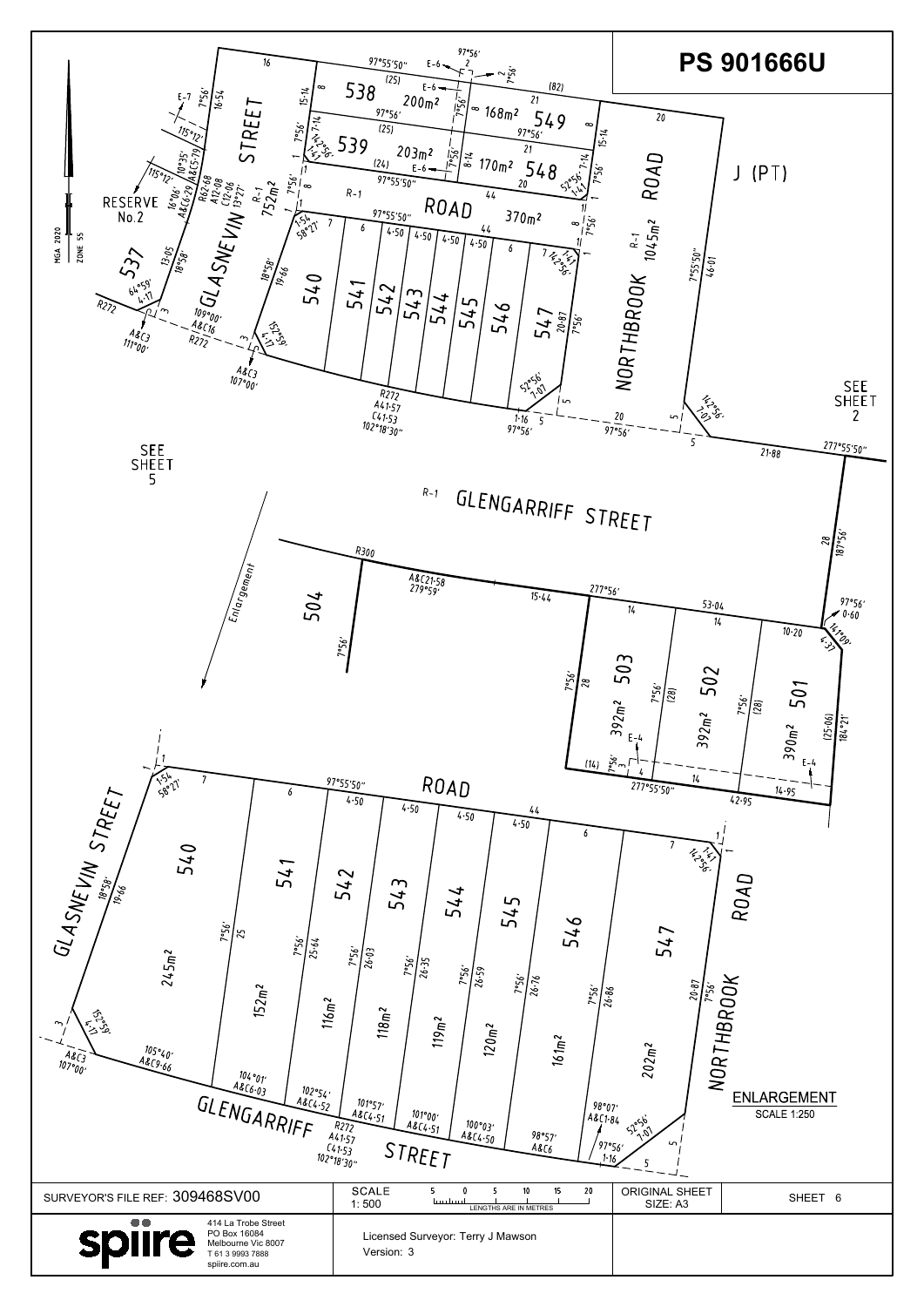| <b>140</b><br>$\frac{12.50}{2}$<br>$350m$ 2<br>518<br>$12 - 50$<br>97°56'<br>(28)<br>$\frac{5}{2}$<br>350 <sub>m</sub><br>517<br>12.50<br>(28)<br>277°56'<br>SEE SHEET 2 | $\frac{187°55'50''}{11\cdot 50''}$<br>514<br>$350m$ 2<br>97°56'<br>28<br>$\sqrt{\frac{2}{9}}$<br>515<br>294 m <sup>2</sup><br>10-50 10-50<br>97°56'<br>28<br>/ะู๊<br>516<br>$294$ m <sup>2</sup><br>$10 - 50$<br>16<br>28<br>277°55'50"<br>CULLEN<br>$0.47 - 187°56'$<br>(44)<br>ROAD<br>BALLY. | $\frac{1.50}{1.50}$               |         |
|--------------------------------------------------------------------------------------------------------------------------------------------------------------------------|-------------------------------------------------------------------------------------------------------------------------------------------------------------------------------------------------------------------------------------------------------------------------------------------------|-----------------------------------|---------|
| SURVEYOR'S FILE REF: 309468SV00                                                                                                                                          | <b>SCALE</b><br>15<br>10<br>20<br>5.<br>5<br>سيلبسا<br>1:500<br>LENGTHS ARE IN METRES                                                                                                                                                                                                           | <b>ORIGINAL SHEET</b><br>SIZE: A3 | SHEET 7 |
| $\bullet\bullet$<br>414 La Trobe Street<br>PO Box 16084<br><b>splire</b><br>Melbourne Vic 8007<br>T 61 3 9993 7888<br>spiire.com.au                                      | Licensed Surveyor: Terry J Mawson<br>Version: 3                                                                                                                                                                                                                                                 |                                   |         |

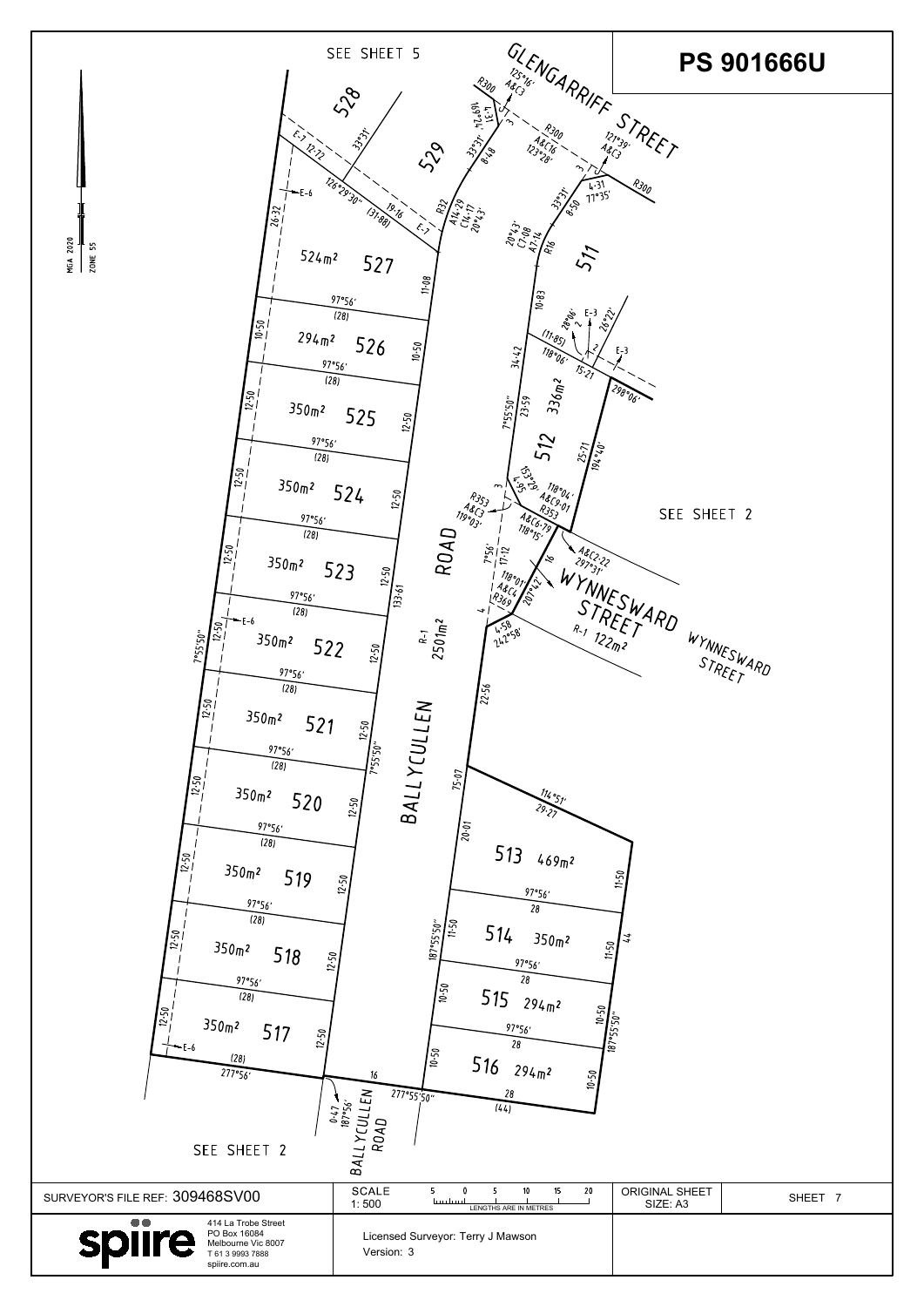| SURVEYOR'S FILE REF: 309468SV00                                                                                              |                                                 | <b>ORIGINAL SHEET</b><br>SIZE: A3 | SHEET 8 |
|------------------------------------------------------------------------------------------------------------------------------|-------------------------------------------------|-----------------------------------|---------|
| $\bullet\bullet$<br>414 La Trobe Street<br>PO Box 16084<br>spiire<br>Melbourne Vic 8007<br>T 61 3 9993 7888<br>spiire.com.au | Licensed Surveyor: Terry J Mawson<br>Version: 3 |                                   |         |

|                      |                           |                                                                                                             |                          |                                                                                                             |                          |                                                                                                                                                  | <b>PS 901666U</b>                                                                                                                                                                                                                                                                                             |
|----------------------|---------------------------|-------------------------------------------------------------------------------------------------------------|--------------------------|-------------------------------------------------------------------------------------------------------------|--------------------------|--------------------------------------------------------------------------------------------------------------------------------------------------|---------------------------------------------------------------------------------------------------------------------------------------------------------------------------------------------------------------------------------------------------------------------------------------------------------------|
|                      |                           |                                                                                                             |                          | <b>CREATION OF RESTRICTION A</b>                                                                            |                          |                                                                                                                                                  |                                                                                                                                                                                                                                                                                                               |
|                      |                           | and as a restriction as defined in the Subdivision Act 1988.<br>TABLE OF LAND BURDENED AND LAND BENEFITED : |                          |                                                                                                             |                          |                                                                                                                                                  | The following restriction is to be created upon registration of Plan of Subdivision No. PS 901666U (Plan of Subdivision) by way of a restrictive covenant                                                                                                                                                     |
|                      | Burdened Lot No.<br>501   | <b>Benefited Lots</b><br>502                                                                                | Burdened Lot No.<br>518  | <b>Benefited Lots</b><br>517, 519                                                                           | Burdened Lot No.<br>534  | <b>Benefited Lots</b><br>533, 535                                                                                                                |                                                                                                                                                                                                                                                                                                               |
|                      | 502<br>503<br>504         | 501, 503<br>502<br>505                                                                                      | 519<br>520<br>521        | 518, 520<br>519, 521<br>520, 522                                                                            | 535<br>536<br>537        | 534, 536<br>535, 537<br>536                                                                                                                      |                                                                                                                                                                                                                                                                                                               |
|                      | 505<br>506<br>507<br>508  | 504, 506<br>505, 507<br>506, 508<br>507, 509                                                                | 522<br>523<br>524<br>525 | 521, 523<br>522, 524<br>523, 525<br>524, 526                                                                | 538<br>539<br>540<br>541 | 539, 549<br>538, 548<br>541<br>540, 542                                                                                                          |                                                                                                                                                                                                                                                                                                               |
|                      | 509<br>510<br>511         | 508, 510<br>509, 511, 512<br>510, 512                                                                       | 526<br>527<br>528        | 525, 527<br>526, 528, 529<br>527, 529                                                                       | 542<br>543<br>544        | 541, 543<br>542, 544<br>543, 545                                                                                                                 |                                                                                                                                                                                                                                                                                                               |
|                      | 512<br>513<br>514<br>515  | 510, 511<br>514<br>513, 515<br>514, 516                                                                     | 529<br>530<br>531<br>532 | 527, 528<br>531<br>530, 532<br>531, 533                                                                     | 545<br>546<br>547<br>548 | 544, 546<br>545, 547<br>546<br>539, 549                                                                                                          |                                                                                                                                                                                                                                                                                                               |
|                      | 516<br>517                | 515<br>518                                                                                                  | 533                      | 532, 534                                                                                                    | 549                      | 538, 548                                                                                                                                         |                                                                                                                                                                                                                                                                                                               |
|                      |                           | DESCRIPTION OF RESTRICTION<br>for the time being of any burdened Lot on the Plan of Subdivision shall not:  |                          |                                                                                                             |                          |                                                                                                                                                  | Except with the written consent of each and every registered proprietor of a benefiting Lot on the Plan of Subdivision the registered proprietor or proprietors                                                                                                                                               |
|                      | Design Guidelines and MCP |                                                                                                             |                          |                                                                                                             |                          |                                                                                                                                                  | (a) build or allow to be built on Lots 501, 511, 512, 529, 537, 540 and 547 a two or more storey dwelling unless there are no blank walls wider than<br>3.0 metres in the design of the upper level façade facing the side street and the upper level façade facing the side street provides a moderate level |
|                      | techniques;               |                                                                                                             |                          |                                                                                                             |                          | of interest to the exterior of the building. The moderate level of visual interest must be achieved by two or more of the following articulation |                                                                                                                                                                                                                                                                                                               |
| (i)<br>(ii)<br>(iii) |                           | contrasting materials, colours and finishes to the ground level.                                            |                          |                                                                                                             |                          | vertical or horizontal changes of plane to express the floor levels, such as projecting or recessing the upper levels; and/or                    | a regular pattern of window placement across each upper level providing an eye-level view through the window facing the public realm; and/or                                                                                                                                                                  |
| (b)                  |                           |                                                                                                             |                          | each floor level and that glazing must be not less than 50 percent transparent.                             |                          |                                                                                                                                                  | 900mm to the ground level wall and the second storey wall or higher wall must not have less than 30 percent of the area of the wall in glazing at                                                                                                                                                             |
| (c)                  |                           |                                                                                                             |                          | build or allow to be built on a lot a garage with a setback from the street frontage of less than 5 metres. |                          |                                                                                                                                                  | build or allow to be built on Lots 541 to 546 (all inclusive) the second storey wall or higher wall of a dwelling, facing a street, at an offset less than                                                                                                                                                    |
| (d)                  |                           |                                                                                                             |                          | accordance with the Atticus Estate Design Guidelines prior to the issue of a building permit.               |                          | build or allow to be built on the lot any building other than a building that has been approved by the Livv 1285 Donnybrook Road Pty Ltd in      |                                                                                                                                                                                                                                                                                                               |
| (e)                  |                           | opening wider than 3.50metres.                                                                              |                          |                                                                                                             |                          |                                                                                                                                                  | build or allow to be built on a Lot, with a width at the front facade of the dwelling of 10metres or less, a garage accessed via the lot frontage with an                                                                                                                                                     |

- 
- 
- 
- 
- 
- 
- 
-